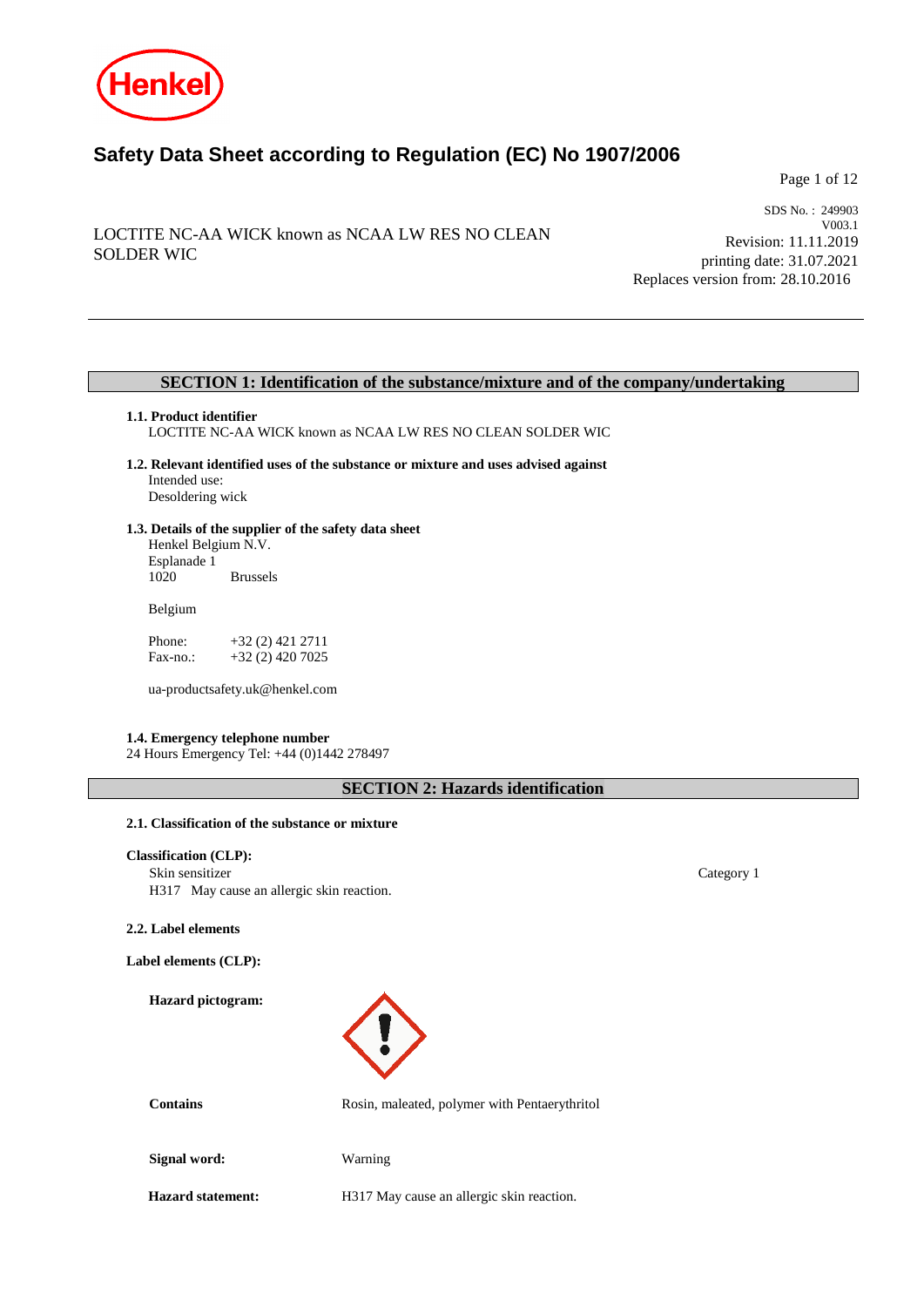| <b>Precautionary statement:</b>                      | P <sub>261</sub> Avoid breathing fume.                                     |  |  |  |
|------------------------------------------------------|----------------------------------------------------------------------------|--|--|--|
| <b>Precautionary statement:</b><br><b>Prevention</b> | P <sub>280</sub> Wear protective gloves.                                   |  |  |  |
| <b>Precautionary statement:</b><br><b>Response</b>   | P333+P313 If skin irritation or rash occurs: Get medical advice/attention. |  |  |  |

#### **2.3. Other hazards**

Avoid breathing fumes given out during soldering.

Flux fumes may irritate the nose, throat and lungs and may after prolonged/repeated exposure give an allergic reaction (asthma). After handling solder wash hands with soap and water before eating, drinking or smoking. Keep out of reach of children.

Not fulfilling Persistent, Bioaccumulative and Toxic (PBT), very Persistent and very Bioaccumulative (vPvB) criteria.

### **SECTION 3: Composition/information on ingredients**

#### **3.2. Mixtures**

#### **Declaration of the ingredients according to CLP (EC) No 1272/2008:**

| <b>Hazardous</b> components<br>CAS-No.                         | <b>EC Number</b><br><b>REACH-Reg No.</b> | content     | <b>Classification</b>                                                  |
|----------------------------------------------------------------|------------------------------------------|-------------|------------------------------------------------------------------------|
| Copper Metal<br>7440-50-8                                      | $231 - 159 - 6$<br>01-2119480154-42      | 50-100 %    |                                                                        |
| Pentaerythritol tetrabenzoate<br>4196-86-5                     | 224-079-8                                | $1 - < 3\%$ | Acute Tox. 4<br>H <sub>3</sub> 02                                      |
| Rosin, maleated, polymer with<br>Pentaerythritol<br>68333-69-7 |                                          | $1 - < 3\%$ | Skin Sens. 1<br>H <sub>3</sub> 17<br>Eye Irrit. 2<br>H <sub>3</sub> 19 |

**For full text of the H - statements and other abbreviations see section 16 "Other information". Substances without classification may have community workplace exposure limits available.**

### **SECTION 4: First aid measures**

#### **4.1. Description of first aid measures**

Inhalation: Move to fresh air. If symptoms persist, seek medical advice.

Skin contact: Immediately wash skin thoroughly with soap and water. Obtain medical attention if irritation persists.

Eye contact: Flush eyes with plenty of water for at least 5 minutes. If irritation persists seek medical attention.

Ingestion: Do not induce vomiting. Seek medical advice.

#### **4.2. Most important symptoms and effects, both acute and delayed** SKIN: Rash, Urticaria.

Prolonged or repeated contact may cause eye irritation.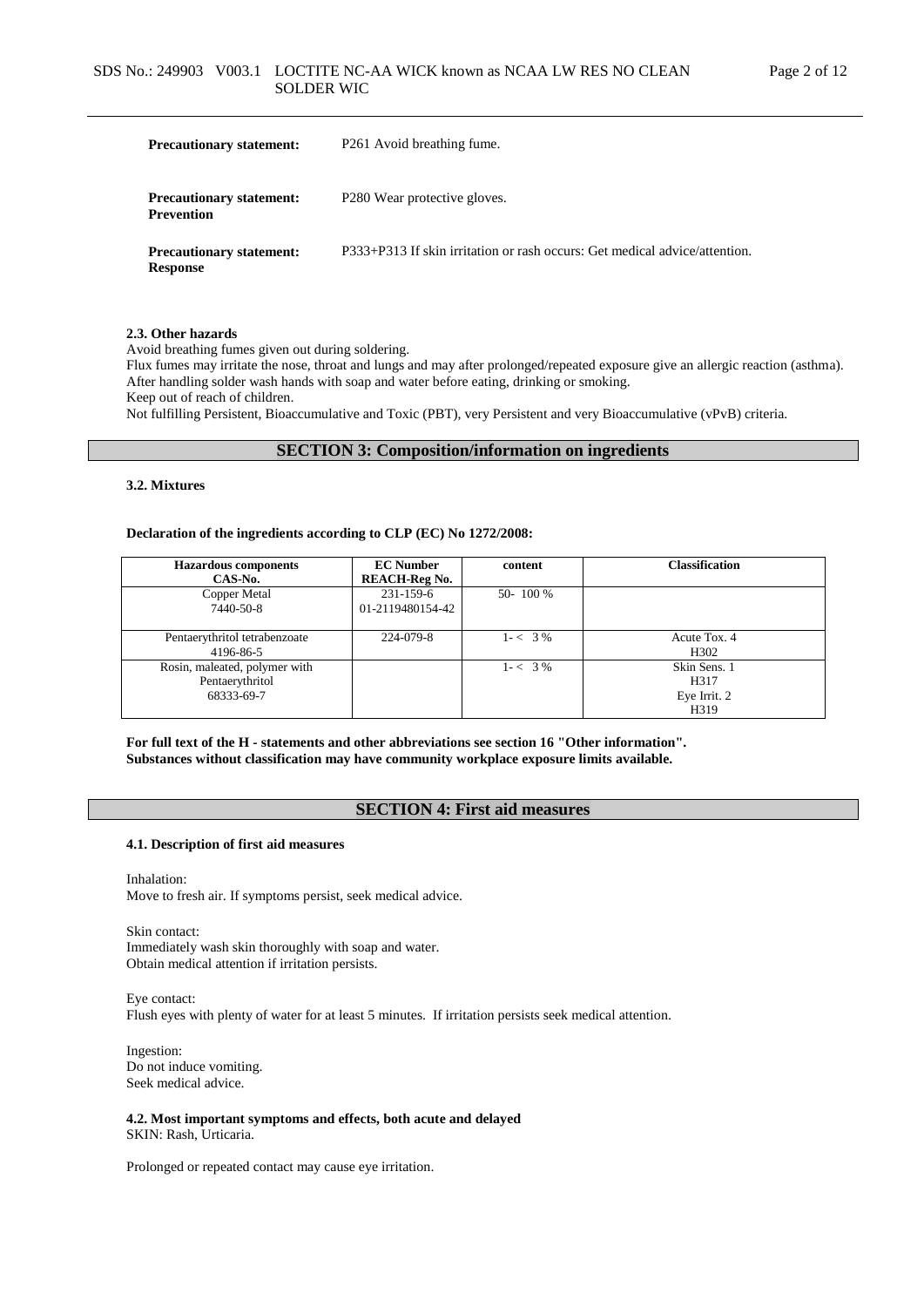### **4.3. Indication of any immediate medical attention and special treatment needed**

See section: Description of first aid measures

### **SECTION 5: Firefighting measures**

#### **Combustion behaviour:**

The product itself does not burn. Any fire extinguishing action should be appropriate to the surroundings.

#### **5.1. Extinguishing media**

#### **Suitable extinguishing media:**

water, carbon dioxide, foam, powder

#### **Extinguishing media which must not be used for safety reasons:**

Do not use water on fires where molten metal is present.

#### **5.2. Special hazards arising from the substance or mixture**

High temperatures may produce heavy metal dust, fumes or vapours. May produce fumes when heated to decomposition. Fumes may contain carbon monoxide and other toxic fumes. See section 10.

#### **5.3. Advice for firefighters**

Wear self-contained breathing apparatus. Wear protective equipment.

#### **Additional information:**

In case of fire, keep containers cool with water spray.

### **SECTION 6: Accidental release measures**

#### **6.1. Personal precautions, protective equipment and emergency procedures**

Avoid contact with skin and eyes. Wear protective equipment. Ensure adequate ventilation.

#### **6.2. Environmental precautions**

Do not empty into drains / surface water / ground water.

#### **6.3. Methods and material for containment and cleaning up**

Scrape up spilled material and place in a closed container for disposal. Dispose of contaminated material as waste according to Section 13.

### **6.4. Reference to other sections**

See advice in section 8

#### **SECTION 7: Handling and storage**

#### **7.1. Precautions for safe handling**

Extraction is necessary to remove fumes evolved during reflow. When using do not eat, drink or smoke. Wash hands before breaks and immediately after handling the product. Avoid breathing fumes given out during soldering. Avoid skin and eye contact. See advice in section 8 Avoid open flames.

Hygiene measures:

After handling solder wash hands with soap and water before eating, drinking or smoking. Good industrial hygiene practices should be observed. Do not eat, drink or smoke while working.

**7.2. Conditions for safe storage, including any incompatibilities**

Store in a cool, dry place. Refer to Technical Data Sheet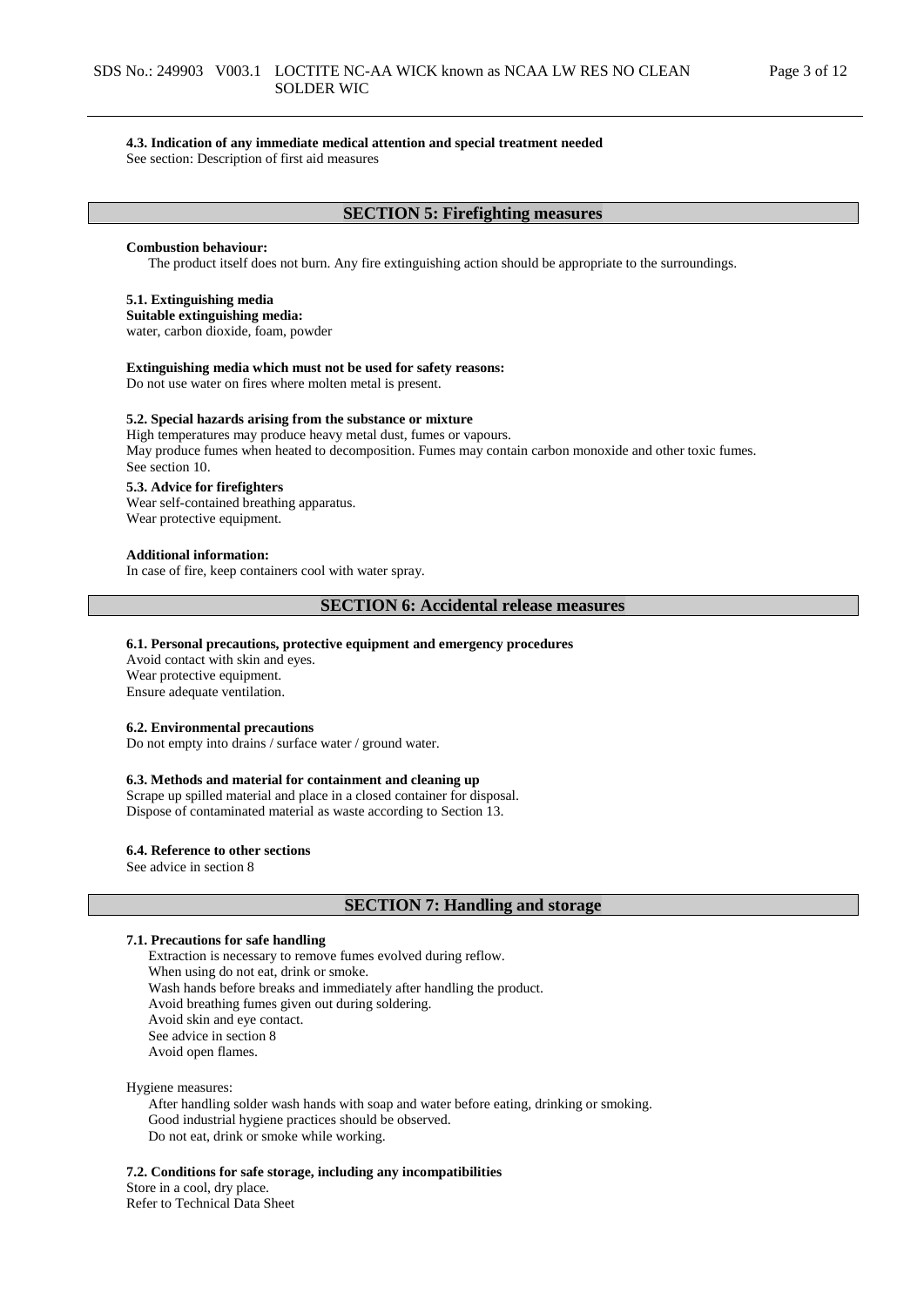### **7.3. Specific end use(s)** Desoldering wick

# **SECTION 8: Exposure controls/personal protection**

### **8.1. Control parameters**

### **Occupational Exposure Limits**

Valid for

Great Britain

| <b>Ingredient [Regulated substance]</b>                               | ppm | mg/m <sup>3</sup> | <b>Value type</b>                    | Short term exposure limit<br>category / Remarks | <b>Regulatory list</b> |
|-----------------------------------------------------------------------|-----|-------------------|--------------------------------------|-------------------------------------------------|------------------------|
| Copper<br>7440-50-8<br>[COPPER, FUME]                                 |     | 0,2               | Time Weighted Average<br>(TWA):      |                                                 | EH40 WEL               |
| Copper<br>7440-50-8<br>[COPPER, INHALABLE DUSTS AND<br>MISTS (AS CU)] |     |                   | Time Weighted Average<br>(TWA):      |                                                 | EH40 WEL               |
| Copper<br>7440-50-8<br>[COPPER, INHALABLE DUSTS AND<br>MISTS (AS CU)] |     |                   | Short Term Exposure<br>Limit (STEL): |                                                 | EH40 WEL               |

### **Occupational Exposure Limits**

Valid for Ireland

| Ingredient [Regulated substance]                         | ppm | mg/m <sup>3</sup> | Value type                      | Short term exposure limit<br>category / Remarks | <b>Regulatory list</b> |
|----------------------------------------------------------|-----|-------------------|---------------------------------|-------------------------------------------------|------------------------|
| Copper<br>7440-50-8<br>[COPPER (AS CU), DUSTS AND MISTS] |     |                   | Time Weighted Average<br>(TWA): |                                                 | IR OEL                 |
| Copper<br>7440-50-8<br>[COPPER (AS CU), FUME]            |     | 0,2               | Time Weighted Average<br>(TWA): |                                                 | IR OEL                 |

### **Predicted No-Effect Concentration (PNEC):**

| Name on list              | <b>Environmental Exposure</b>      |        | <b>Value</b>    |     | <b>Remarks</b>      |        |  |
|---------------------------|------------------------------------|--------|-----------------|-----|---------------------|--------|--|
|                           | Compartment                        | period |                 |     |                     |        |  |
|                           |                                    |        | mg/l            | ppm | mg/kg               | others |  |
| Copper Metal<br>7440-50-8 | Soil                               |        |                 |     | $65 \text{ mg/kg}$  |        |  |
| Copper Metal<br>7440-50-8 | sewage<br>treatment plant<br>(STP) |        | $230 \,\mu g/l$ |     |                     |        |  |
| Copper Metal<br>7440-50-8 | sediment<br>(marine water)         |        |                 |     | $676 \text{ mg/kg}$ |        |  |
| Copper Metal<br>7440-50-8 | aqua<br>(freshwater)               |        | $7,8 \mu g/l$   |     |                     |        |  |
| Copper Metal<br>7440-50-8 | aqua (marine<br>water)             |        | 5,2 $\mu$ g/l   |     |                     |        |  |
| Copper Metal<br>7440-50-8 | sediment<br>(freshwater)           |        |                 |     | 87 mg/kg            |        |  |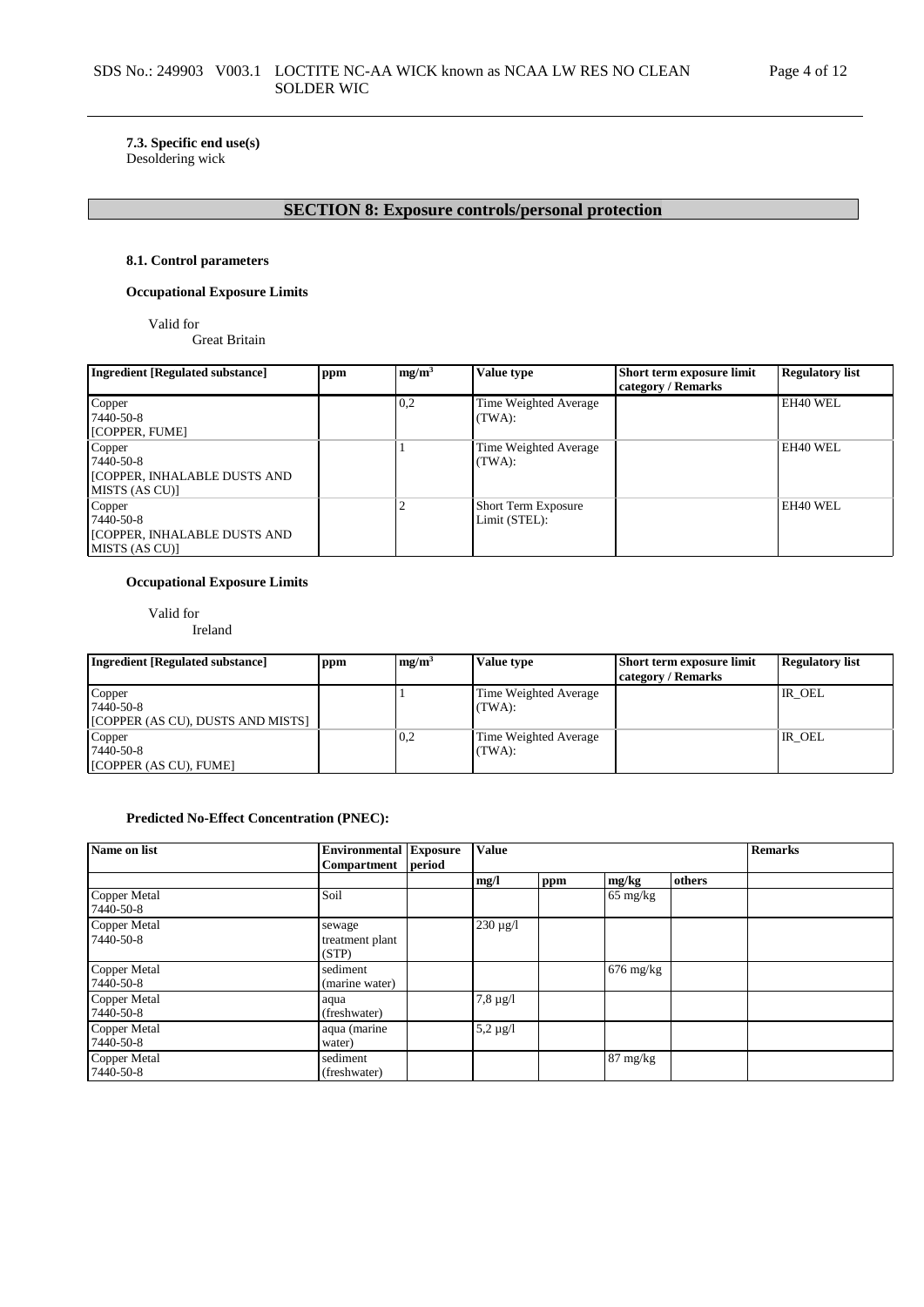#### **Derived No-Effect Level (DNEL):**

| Name on list                     | <b>Application</b><br>Area | Route of<br><b>Exposure</b> | <b>Health Effect</b>                               | <b>Exposure</b><br><b>Time</b> | <b>Value</b>        | <b>Remarks</b> |
|----------------------------------|----------------------------|-----------------------------|----------------------------------------------------|--------------------------------|---------------------|----------------|
| <b>Copper Metal</b><br>7440-50-8 | Workers                    | dermal                      | Acute/short term<br>exposure -<br>systemic effects |                                | 273 mg/kg           |                |
| Copper Metal<br>7440-50-8        | General<br>population      | inhalation                  | Acute/short term<br>exposure -<br>systemic effects |                                | $20 \text{ mg/m}$   |                |
| Copper Metal<br>7440-50-8        | General<br>population      | inhalation                  | Acute/short term<br>exposure - local<br>effects    |                                | $1 \text{ mg/m}$    |                |
| Copper Metal<br>7440-50-8        | General<br>population      | inhalation                  | Long term<br>exposure - local<br>effects           |                                | $1$ mg/m $3$        |                |
| Copper Metal<br>7440-50-8        | General<br>population      | dermal                      | Acute/short term<br>exposure -<br>systemic effects |                                | 273 mg/kg           |                |
| Copper Metal<br>7440-50-8        | Workers                    | dermal                      | Long term<br>exposure -<br>systemic effects        |                                | $137 \text{ mg/kg}$ |                |
| Copper Metal<br>7440-50-8        | General<br>population      | dermal                      | Long term<br>exposure -<br>systemic effects        |                                | $137 \text{ mg/kg}$ |                |
| Copper Metal<br>7440-50-8        | Workers                    | inhalation                  | Acute/short term<br>exposure -<br>systemic effects |                                | $20 \text{ mg/m}$   |                |
| Copper Metal<br>7440-50-8        | Workers                    | inhalation                  | Long term<br>exposure - local<br>effects           |                                | $1 \text{ mg/m}$    |                |
| Copper Metal<br>7440-50-8        | Workers                    | inhalation                  | Acute/short term<br>exposure - local<br>effects    |                                | $1$ mg/m $3$        |                |

#### **Biological Exposure Indices:**

None

### **8.2. Exposure controls:**

Engineering controls:

Extraction is necessary to remove fumes evolved during reflow. Ensure adequate ventilation, especially in confined areas.

Respiratory protection:

Ensure adequate ventilation.

An approved mask or respirator fitted with an organic vapour cartridge should be worn if the product is used in a poorly ventilated area

In case of aerosol formation, we recommend wearing of appropriate respiratory protection equipment with ABEK P2 filter (EN 14387).

This recommendation should be matched to local conditions.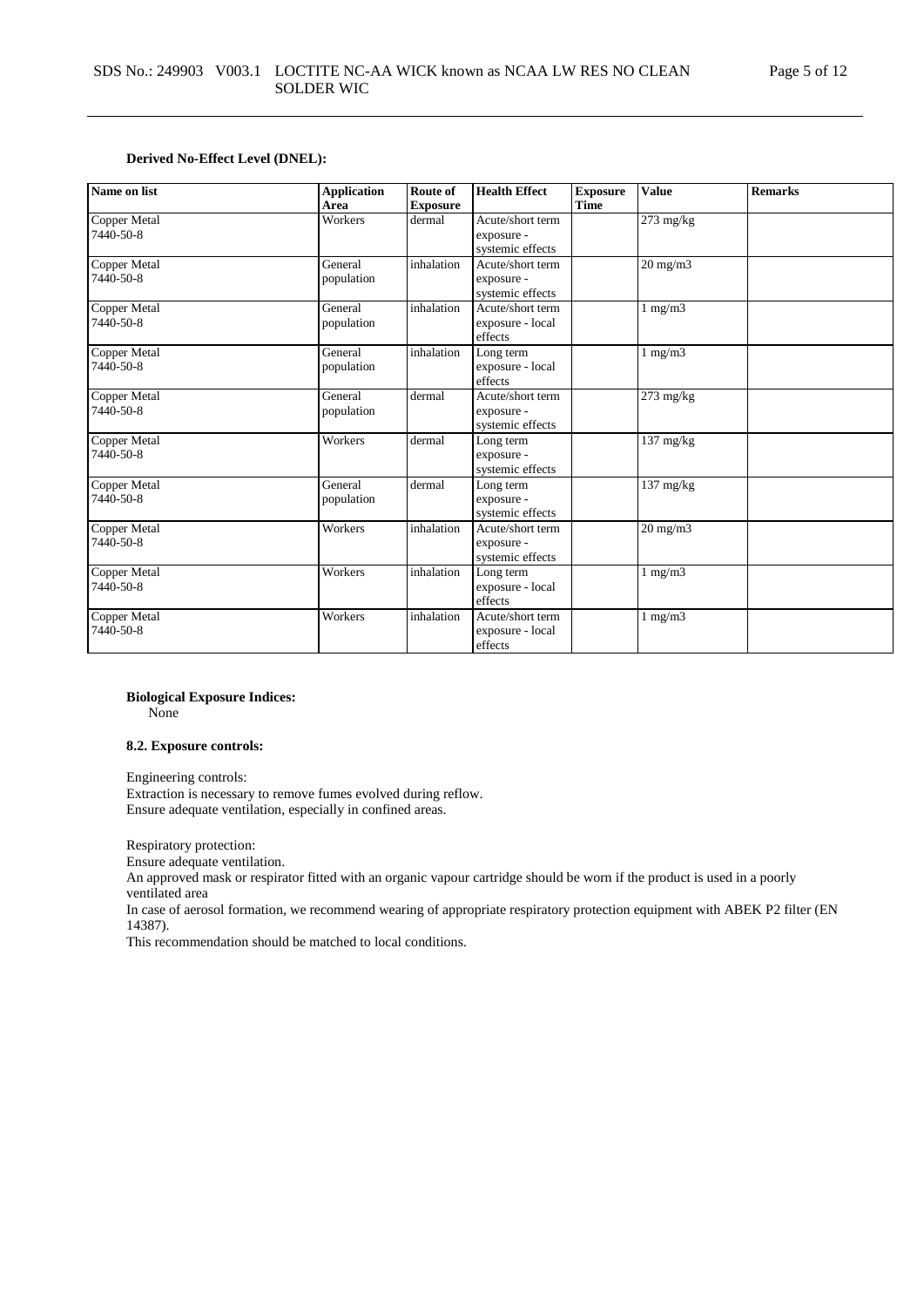#### Hand protection:

Wear refractive gloves while working with the hot melt.

Chemical-resistant protective gloves (EN 374).

Suitable materials for short-term contact or splashes (recommended: at least protection index 2, corresponding to > 30 minutes permeation time as per EN 374):

nitrile rubber (NBR;  $\geq 0.4$  mm thickness)

Suitable materials for longer, direct contact (recommended: protection index 6, corresponding to > 480 minutes permeation time as per EN 374):

nitrile rubber (NBR; >= 0.4 mm thickness)

This information is based on literature references and on information provided by glove manufacturers, or is derived by analogy with similar substances. Please note that in practice the working life of chemical-resistant protective gloves may be considerably shorter than the permeation time determined in accordance with EN 374 as a result of the many influencing factors (e.g. temperature). If signs of wear and tear are noticed then the gloves should be replaced.

Eye protection: Goggles which can be tightly sealed. and/or facial protection Protective eye equipment should conform to EN166.

Skin protection: Protective clothing that covers arms and legs. Protective clothing should conform to EN 14605 for liquid splashes or to EN 13982 for dusts.

Advices to personal protection equipment:

Do not breathe dust and vapors.

The information provided on personal protective equipment is for guidance purposes only. A full risk assessment should be conducted prior to using this product to determine the appropriate personal protective equipment to suit local conditions. Personal protective equipment should conform to the relevant EN standard.

### **SECTION 9: Physical and chemical properties**

#### **9.1. Information on basic physical and chemical properties**

| 9.1. Information on basic physical and chemical properties      |                                    |
|-----------------------------------------------------------------|------------------------------------|
| Appearance                                                      | solid                              |
|                                                                 | solid                              |
|                                                                 | copper                             |
| Odor                                                            | odourless                          |
| Odour threshold                                                 | No data available / Not applicable |
| pH                                                              | No data available / Not applicable |
| Melting point                                                   | 1.083,0 °C (1981.4 °F)             |
| Solidification temperature                                      | No data available / Not applicable |
| Initial boiling point                                           | Not applicable                     |
| Flash point                                                     | Product is a solid.                |
| Evaporation rate                                                | No data available / Not applicable |
| Flammability                                                    | No data available / Not applicable |
| <b>Explosive limits</b>                                         | No data available / Not applicable |
| Vapour pressure                                                 | No data available / Not applicable |
| Relative vapour density:                                        | No data available / Not applicable |
| Density                                                         | $8,9000 \text{ g/cm}$ 3            |
| (20 °C (68 °F))                                                 |                                    |
| Bulk density                                                    | No data available / Not applicable |
| Solubility                                                      | No data available / Not applicable |
| Solubility (qualitative)<br>$(20 °C (68 °F))$ ; Solvent: Water) | Insoluble                          |
| Partition coefficient: n-octanol/water                          | No data available / Not applicable |
|                                                                 |                                    |
| Auto-ignition temperature                                       | No data available / Not applicable |
| Decomposition temperature                                       | No data available / Not applicable |
| Viscosity                                                       | No data available / Not applicable |
| Viscosity (kinematic)                                           | No data available / Not applicable |
| <b>Explosive properties</b>                                     | No data available / Not applicable |
| Oxidising properties                                            | No data available / Not applicable |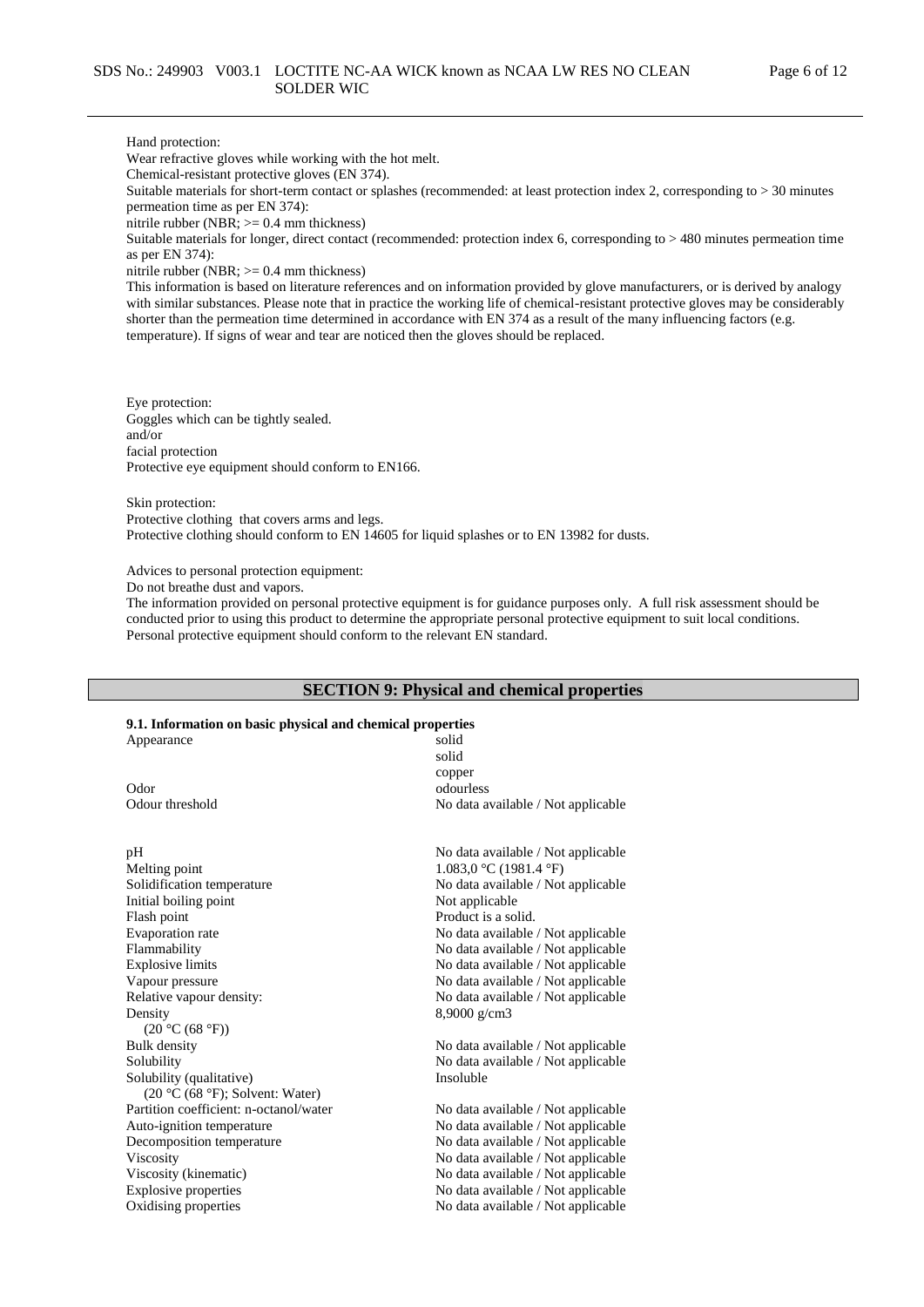#### **9.2. Other information**

No data available / Not applicable

### **SECTION 10: Stability and reactivity**

### **10.1. Reactivity**

#### Strong oxidizing agents.

Solder alloy will react with concentrated nitric acid to produce toxic fumes of nitrogen oxides.

#### **10.2. Chemical stability**

Stable under recommended storage conditions.

#### **10.3. Possibility of hazardous reactions**

See section reactivity

#### **10.4. Conditions to avoid**

Avoid contact with acids and oxidizing agents.

#### **10.5. Incompatible materials**

See section reactivity.

### **10.6. Hazardous decomposition products**

Thermal decomposition can lead to release of irritating gases and vapors. See section 5.

### **SECTION 11: Toxicological information**

#### **General toxicological information:**

Prolonged or repeated contact may cause eye irritation.

#### **11.1. Information on toxicological effects**

#### **Acute oral toxicity:**

The mixture is classified based on calculation method referring to the classified substances present in the mixture.

| <b>Hazardous</b> substances | Value | Value                 | <b>Species</b> | <b>Method</b>                            |
|-----------------------------|-------|-----------------------|----------------|------------------------------------------|
| CAS-No.                     | type  |                       |                |                                          |
| Copper Metal                | LD50  | $>$ 2.500 mg/kg       | rat            | OECD Guideline 423 (Acute Oral toxicity) |
| 7440-50-8                   |       |                       |                |                                          |
| Pentaerythritol             | LD50  | $1.158 \text{ mg/kg}$ | rat            | not specified                            |
| tetrabenzoate               |       |                       |                |                                          |
| 4196-86-5                   |       |                       |                |                                          |
| Rosin, maleated, polymer    | LD50  | $> 5.000$ mg/kg       | rat            | not specified                            |
| with Pentaerythritol        |       |                       |                |                                          |
| 68333-69-7                  |       |                       |                |                                          |

#### **Acute dermal toxicity:**

The mixture is classified based on calculation method referring to the classified substances present in the mixture.

| Hazardous substances     | Value | Value            | <b>Species</b> | <b>Method</b>                                     |
|--------------------------|-------|------------------|----------------|---------------------------------------------------|
| CAS-No.                  | type  |                  |                |                                                   |
| Copper Metal             | LD50  | $>$ 2.000 mg/kg  | rat            | <b>OECD</b> Guideline 402 (Acute Dermal Toxicity) |
| 7440-50-8                |       |                  |                |                                                   |
| Pentaerythritol          | LD50  | $> 20.000$ mg/kg | rabbit         | not specified                                     |
| tetrabenzoate            |       |                  |                |                                                   |
| 4196-86-5                |       |                  |                |                                                   |
| Rosin, maleated, polymer | LD50  | $>$ 2.000 mg/kg  | rat            | not specified                                     |
| with Pentaerythritol     |       |                  |                |                                                   |
| 68333-69-7               |       |                  |                |                                                   |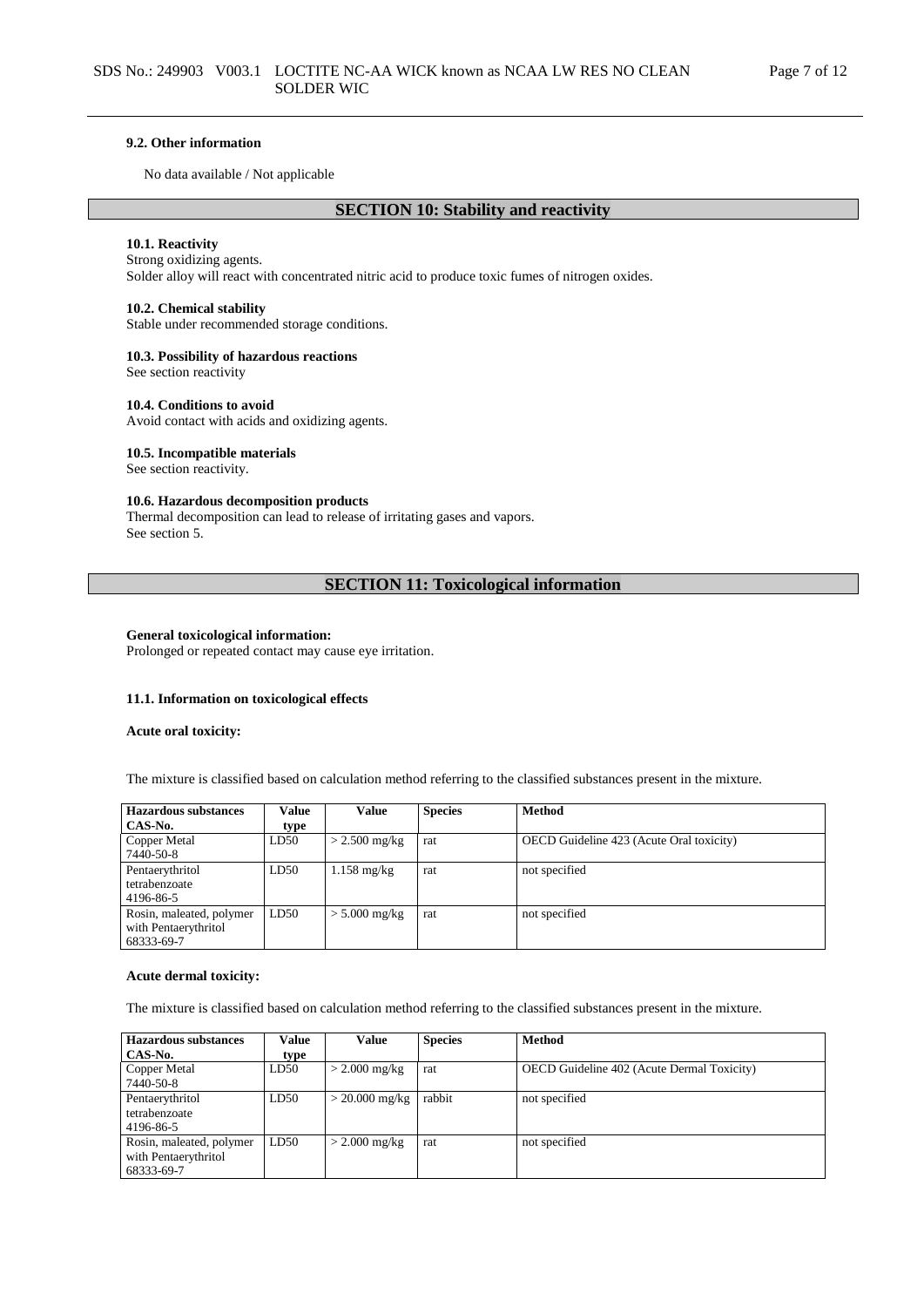#### **Acute inhalative toxicity:**

Fumes evolved at soldering temperatures will irritate the nose, throat and lungs. Prolonged or repeated exposure to flux fumes may result in sensitisation in sensitive workers.

| <b>Hazardous substances</b> | Value | Value               | <b>Test atmosphere   Exposure</b> |      | <b>Species</b> | Method                                                        |
|-----------------------------|-------|---------------------|-----------------------------------|------|----------------|---------------------------------------------------------------|
| CAS-No.                     | tvpe  |                     |                                   | time |                |                                                               |
| Copper Metal<br>7440-50-8   | LC50  | $5,11 \text{ mg}/1$ | dust/mist                         | 4 h  | rat            | OECD Guideline 436 (Acute<br>Inhalation<br>Toxicity:<br>Acute |
|                             |       |                     |                                   |      |                | Toxic Class (ATC) Method)                                     |

#### **Skin corrosion/irritation:**

Fumes emitted during soldering may irritate the skin.

| <b>Hazardous substances</b><br>CAS No. | <b>Result</b>  | <b>Exposure</b><br>time | <b>Species</b> | Method                                                          |
|----------------------------------------|----------------|-------------------------|----------------|-----------------------------------------------------------------|
| Copper Metal<br>7440-50-8              | not irritating | 4 h                     | rabbit         | <b>OECD</b> Guideline 404 (Acute Dermal Irritation / Corrosion) |

#### **Serious eye damage/irritation:**

Fumes emitted during soldering may irritate the eyes.

| <b>Hazardous substances</b><br>CAS-No. | Result         | Exposure<br>time | <b>Species</b> | Method                                                       |
|----------------------------------------|----------------|------------------|----------------|--------------------------------------------------------------|
| Copper Metal<br>7440-50-8              | not irritating |                  | rabbit         | <b>OECD</b> Guideline 405 (Acute Eye Irritation / Corrosion) |

#### **Respiratory or skin sensitization:**

The mixture is classified based on threshold limits referring to the classified substances present in the mixture.

| <b>Hazardous substances</b><br>CAS-No. | <b>Result</b>   | <b>Test type</b>                | <b>Species</b> | Method                                  |
|----------------------------------------|-----------------|---------------------------------|----------------|-----------------------------------------|
| Copper Metal<br>7440-50-8              | not sensitising | Guinea pig maximisation<br>test | guinea pig     | OECD Guideline 406 (Skin Sensitisation) |

### **Germ cell mutagenicity:**

The mixture is classified based on threshold limits referring to the classified substances present in the mixture.

| <b>Hazardous substances</b><br>CAS-No. | <b>Result</b> | Type of study /<br>Route of<br>administration          | Metabolic<br>activation/<br><b>Exposure time</b> | <b>Species</b> | <b>Method</b>                                                       |
|----------------------------------------|---------------|--------------------------------------------------------|--------------------------------------------------|----------------|---------------------------------------------------------------------|
| Copper Metal<br>7440-50-8              | negative      | bacterial reverse<br>mutation assay (e.g<br>Ames test) | with and without                                 |                | <b>OECD</b> Guideline 471<br>(Bacterial Reverse Mutation)<br>Assay) |

### **Carcinogenicity**

No data available.

#### **Reproductive toxicity:**

The mixture is classified based on threshold limits referring to the classified substances present in the mixture.

| <b>Hazardous substances</b><br>CAS-No. | <b>Result / Value</b>                                      | Test type                  | Route of<br>application | <b>Species</b> | Method                                                                         |
|----------------------------------------|------------------------------------------------------------|----------------------------|-------------------------|----------------|--------------------------------------------------------------------------------|
| Copper Metal<br>7440-50-8              | NOAEL P 1000 ppm<br>NOAEL F1 1000 ppm<br>NOAEL F2 1000 ppm | Two<br>generation<br>study | oral: feed              | rat            | OECD Guideline 416 (Two-<br>Generation Reproduction<br><b>Toxicity Study</b> ) |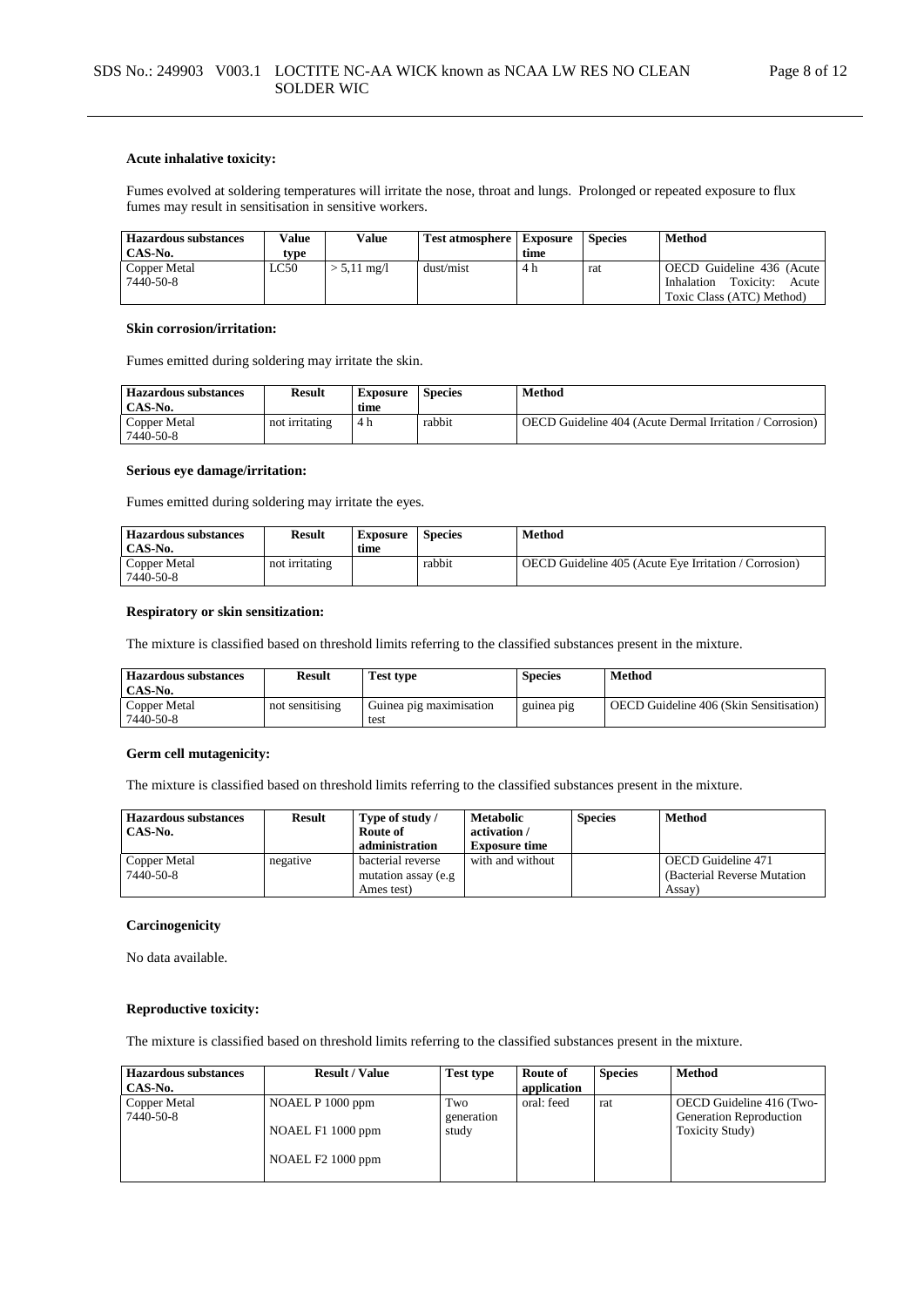#### **STOT-single exposure:**

No data available.

#### **STOT-repeated exposure::**

The mixture is classified based on threshold limits referring to the classified substances present in the mixture.

| <b>Hazardous substances</b><br>CAS-No. | <b>Result / Value</b> | Route of<br>application | <b>Exposure time</b> /<br><b>Frequency of</b><br>treatment | <b>Species</b> | <b>Method</b>                                                                                                             |
|----------------------------------------|-----------------------|-------------------------|------------------------------------------------------------|----------------|---------------------------------------------------------------------------------------------------------------------------|
| Copper Metal<br>7440-50-8              | NOAEL 1000 ppm        | oral: feed              | 92 d<br>daily                                              | rat            | EU Method B.26 (Sub-<br><b>Chronic Oral Toxicity</b><br>Test: Repeated Dose 90-<br>Day Oral Toxicity Study<br>in Rodents) |

#### **Aspiration hazard:**

No data available.

### **SECTION 12: Ecological information**

### **General ecological information:**

Do not empty into drains / surface water / ground water.

#### **12.1. Toxicity**

#### **Toxicity (Fish):**

The mixture is classified based on calculation method referring to the classified substances present in the mixture.

| <b>Hazardous substances</b>        | <b>Value</b> | <b>Value</b> | <b>Exposure time Species</b> |               | Method                           |
|------------------------------------|--------------|--------------|------------------------------|---------------|----------------------------------|
| CAS-No.                            | type         |              |                              |               |                                  |
| Rosin, maleated, polymer with LC50 |              | $.400$ mg/l  | 96 h                         | Danio (Danio) | <b>OECD</b> Guideline 203 (Fish, |
| Pentaerythritol                    |              |              |                              |               | Acute Toxicity Test)             |
| 68333-69-7                         |              |              |                              |               |                                  |

#### **Toxicity (Daphnia):**

The mixture is classified based on calculation method referring to the classified substances present in the mixture.

| <b>Hazardous substances</b><br>CAS-No. | Value<br>type | Value              | <b>Exposure time Species</b> |               | Method                                      |
|----------------------------------------|---------------|--------------------|------------------------------|---------------|---------------------------------------------|
| Rosin, maleated, polymer with EL50     |               | $100 \text{ mg}/1$ | 48 h                         | Daphnia magna | <b>OECD</b> Guideline 202                   |
| Pentaerythritol<br>68333-69-7          |               |                    |                              |               | (Daphnia sp. Acute)<br>Immobilisation Test) |

#### **Chronic toxicity to aquatic invertebrates**

No data available.

**Toxicity (Algae):**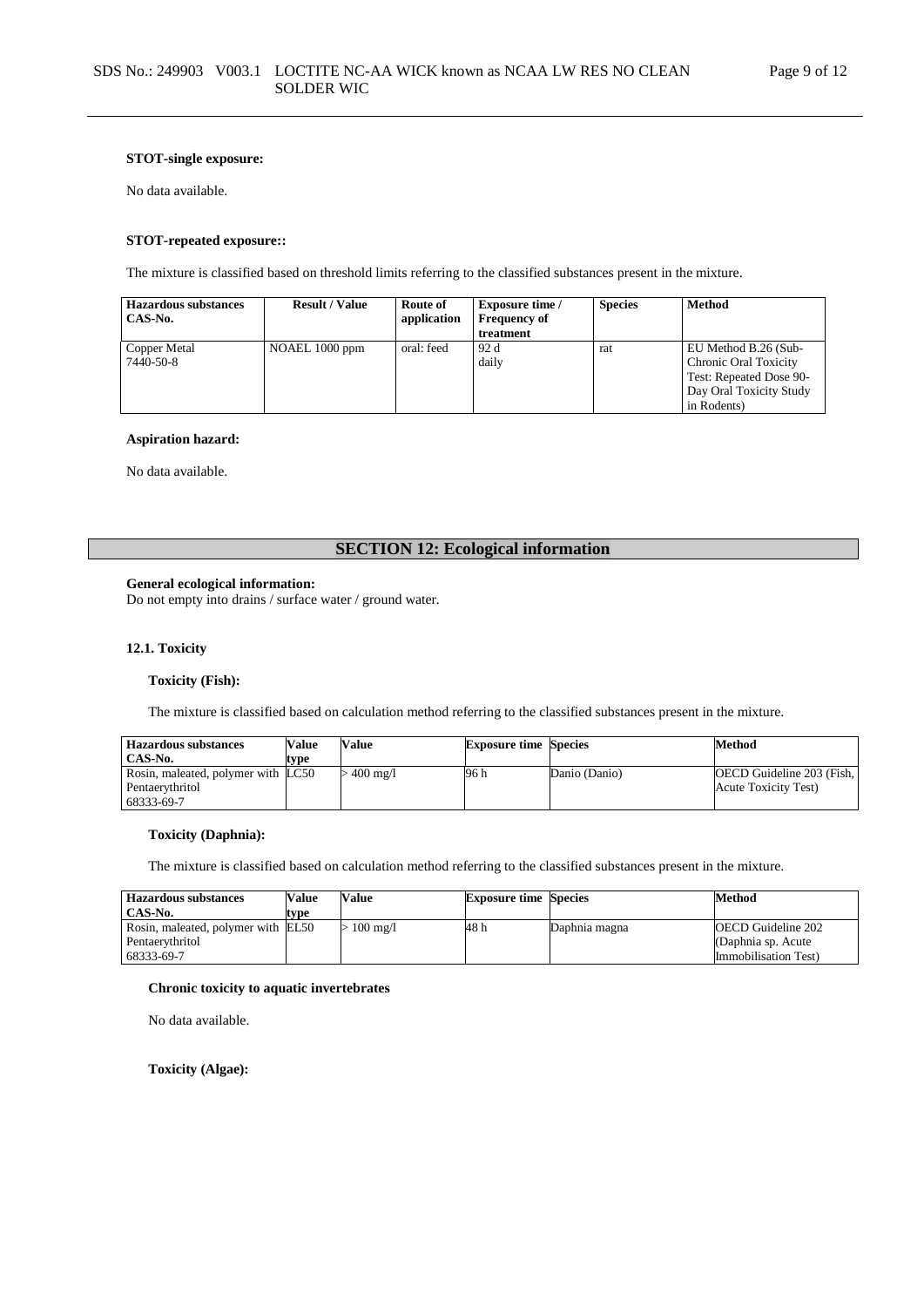The mixture is classified based on calculation method referring to the classified substances present in the mixture.

| <b>Hazardous substances</b>        | Value | Value                | <b>Exposure time Species</b> |               | <b>Method</b>             |
|------------------------------------|-------|----------------------|------------------------------|---------------|---------------------------|
| CAS-No.                            | type  |                      |                              |               |                           |
| Rosin, maleated, polymer with EC50 |       | $1.000 \text{ mg/l}$ | 72 h                         | not specified | OECD Guideline 201 (Alga, |
| Pentaerythritol                    |       |                      |                              |               | Growth Inhibition Test)   |
| 68333-69-7                         |       |                      |                              |               |                           |
| Rosin, maleated, polymer with ECO  |       | 1.000 mg/l           | 72 h                         | not specified | OECD Guideline 201 (Alga, |
| Pentaerythritol                    |       |                      |                              |               | Growth Inhibition Test)   |
| 68333-69-7                         |       |                      |                              |               |                           |

#### **Toxicity to microorganisms**

No data available.

#### **12.2. Persistence and degradability**

The product is not biodegradable.

| <b>Hazardous substances</b><br>CAS-No.                                                                                                       | Result | <b>Test type</b> | Degradability | <b>Exposure</b><br>time | <b>Method</b>         |
|----------------------------------------------------------------------------------------------------------------------------------------------|--------|------------------|---------------|-------------------------|-----------------------|
| Rosin, maleated, polymer with $\vert$ not readily biodegradable. $\vert$ not specified $\vert > 0$ - < 60 %<br>Pentaerythritol<br>68333-69-7 |        |                  |               | 28 d                    | <b>OECD 301 A - F</b> |

#### **12.3. Bioaccumulative potential**

No data available.

#### **12.4. Mobility in soil**

The product is insoluble and sinks in water.

No substance data available.

### **12.5. Results of PBT and vPvB assessment**

This mixture does not contain any substances that are assessed to be a PBT or vPvB.

#### **12.6. Other adverse effects**

No data available.

### **SECTION 13: Disposal considerations**

#### **13.1. Waste treatment methods**

Product disposal:

Wherever possible unwanted solder alloy should be recycled for recovery of metal. Otherwise dispose of in accordance with local and national regulations.

Disposal of uncleaned packages: Dispose of as unused product.

Waste code

06 04 05 - wastes containing other heavy metals

The valid EWC waste code numbers are source-related. The manufacturer is therefore unable to specify EWC waste codes for the articles or products used in the various sectors. The EWC codes listed are intended as a recommendation for users. We will be happy to advise you.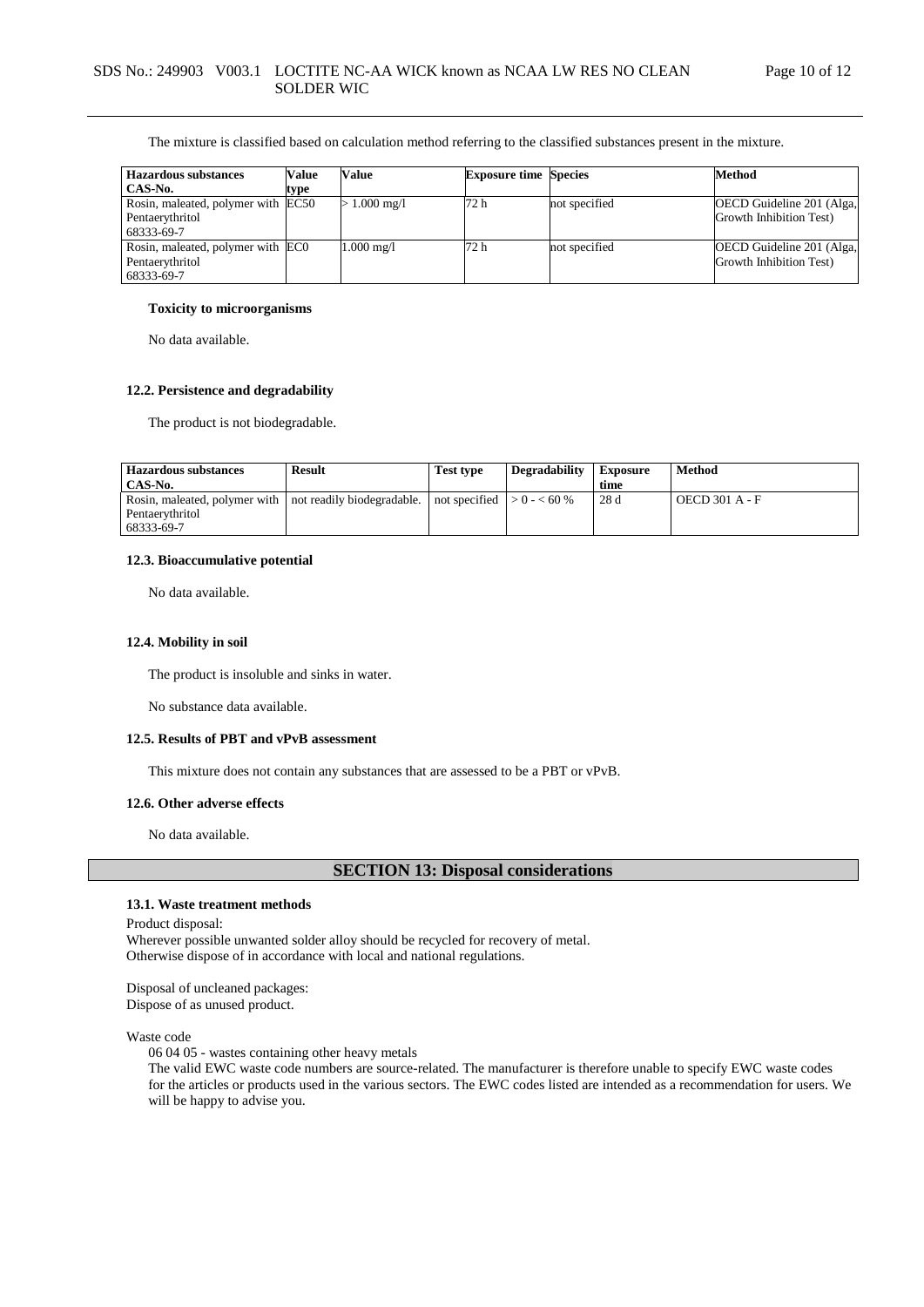# **SECTION 14: Transport information**

| 14.1. | <b>UN</b> number                                                          |
|-------|---------------------------------------------------------------------------|
|       | Not hazardous according to RID, ADR, ADN, IMDG, IATA-DGR.                 |
| 14.2. | UN proper shipping name                                                   |
|       | Not hazardous according to RID, ADR, ADN, IMDG, IATA-DGR.                 |
| 14.3. | <b>Transport hazard class(es)</b>                                         |
|       | Not hazardous according to RID, ADR, ADN, IMDG, IATA-DGR.                 |
| 14.4. | Packing group                                                             |
|       | Not hazardous according to RID, ADR, ADN, IMDG, IATA-DGR.                 |
| 14.5. | <b>Environmental hazards</b>                                              |
|       | Not hazardous according to RID, ADR, ADN, IMDG, IATA-DGR.                 |
| 14.6. | <b>Special precautions for user</b>                                       |
|       | Not hazardous according to RID, ADR, ADN, IMDG, IATA-DGR.                 |
| 14.7. | <b>Transport in bulk according to Annex II of Marpol and the IBC Code</b> |
|       | not applicable                                                            |

# **SECTION 15: Regulatory information**

**15.1. Safety, health and environmental regulations/legislation specific for the substance or mixture**

VOC content (2010/75/EC) 0 %

### **15.2. Chemical safety assessment**

A chemical safety assessment has not been carried out.

# **National regulations/information (Great Britain):**

| Remarks | The Health & Safety at Work Act 1974.                                                                                                                                                                                                 |
|---------|---------------------------------------------------------------------------------------------------------------------------------------------------------------------------------------------------------------------------------------|
|         | The Control of Substances Hazardous to Health Regulations. L5: General                                                                                                                                                                |
|         | Approved Code of Practice to the COSHH Regulations. HS(G)97:A Step by Step                                                                                                                                                            |
|         | Guide to the COSHH Regulations. HS(G)193:COSHH essentials: Easy steps to<br>control chemicals.                                                                                                                                        |
|         | $IND(G)248L:$ Solder fume and you. $IND(G)249L:$ Controlling health risks from<br>rosin (colophony) based solder fluxes.                                                                                                              |
|         | The Control of Lead at Work Regulations. L132: Control of Lead at Work:                                                                                                                                                               |
|         | Approved Code of Practice and Guidance.                                                                                                                                                                                               |
|         | Employees should be under medical surveillance if the risk assessment made                                                                                                                                                            |
|         | under the Control of Lead at Work Regulations indicates they are likely to be                                                                                                                                                         |
|         | exposed to significant concentrations of lead, or if an Employment Medical                                                                                                                                                            |
|         | Advisor or appointed doctor so certifies.                                                                                                                                                                                             |
|         | A woman employed on work which exposes her to lead should notify her                                                                                                                                                                  |
|         | employer as soon as possible if she becomes pregnant. The Employment Medical                                                                                                                                                          |
|         | Advisor / Appointed Doctor should be informed of the pregnancy.                                                                                                                                                                       |
|         | Under the Management of Health and Safety at Work Regulations, employers are<br>required to assess the particular risks to health at work of pregnant workers and<br>workers who have recently given birth or who are breast feeding. |
|         |                                                                                                                                                                                                                                       |